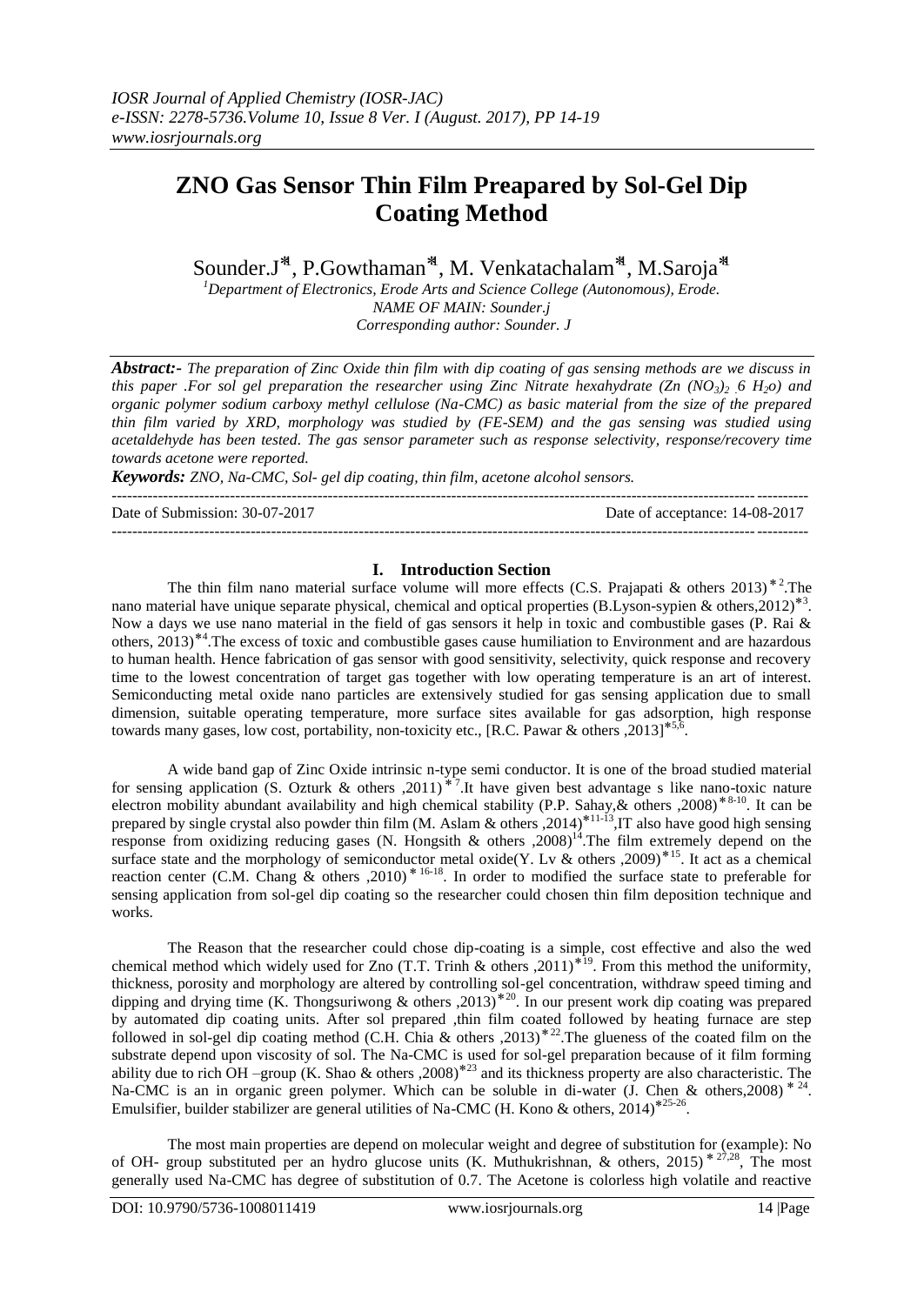compound and it also have an flammable capacity. The widely used solvent for synthetic fibers plastics for extracting regular bio-marker also find the application in cosmetics, petro chemical industries(X. Li & others,  $2012$ <sup>\*29</sup>.

The low concentration it is non-toxic, non-carcinogen and non-neurotoxic. However concentration of acetone is above 10,000ppm in atmosphere it causes irritations to eye and throat and also cause nausea (X. Li  $\&$ others ,  $2012$ <sup>\*29,30</sup>. The human breath analysis is a rapid and non-Invasive method used in bio-maker for various diseases (M. Righettoni & others ,2010)<sup>\*31</sup>. The acetone hydro carbon, ammonia are some of them have endrocarbon, ammonia are some of them have endogenous molecules present in human breath by change the high concentration it indicated various diseases (W. Miekisch & others , 2004)<sup>\*32</sup> sulphide present content in human breath indicates oral (A.D. Amico & others ,2008)<sup>\*33</sup> Amonia concentration content renal failure(S. Davies & others  $,1997$ <sup>\*34</sup>

The acetone is found in the breath of diabetic patients (T. Do & others ,2012)<sup>\*35</sup>, The evolution of Nitric oxide indicate presence of asthma (E. Heffler & others ,2006)<sup>\*36</sup>, The most of the human are affected by diabetes for diabetic patients, fat is utilized as energy for cellulose rather than glucose due to absence of insulin. Hence keto-acidosis occur due to ketone accumulation during metabolic activity to odour of acetone in breath (D. Guo & others 2010)<sup>\* 37</sup>. The concentration of acetone in breath exceeds 2ppm. When the person have diabetes where as in less 1ppm for healthy person (P. Gao & others , 2012)<sup>\*38</sup>. The researcher of his research work towards fabrication of Zinc Oxide thin film they could noticed that acetone vapors in room temperature.

#### **II. Experimental section:**

The Researcher could start the process by mixing two different solution, they are namely Originated and Thickening agent ,to following the preparation:

#### **a) preparation of Originated solution:**

At first the homogeneous solution were dissolving in 4.68gms of Zinc nitrate hexa hydrate in 100ml of di-water, for preparing originated solution. That both mixing solution act as an originated solution.

#### **b) For preparing thickening agent:**

Further, 2gms of Na-CMC is slowly dissolved in 100ml of di-water ,This dissolved solution act as a thickening agents. The Na-CMC take time for dilute because the Na-CMC powder could be like a cotton ball flow on water so we can slowly but Na-CMC on di-water and dissolve by using steering method. After that, the Originated solution was added slowly to thickening agent with drop-by-drop 1ml /min. The solution color was changing up to when 8ml of Originated solution was added ,when we see that the nano particle was split and the bubbles are forming from that solution .

During the entire process that the solution was stirring at constant and the temperature are also maintained at  $70^{\circ}$ c (+,-  $2^{\circ}$ c). And finally the white Viscous solution is obtained. That solution look like white jelly form. The impurities could be removed by washing the gel with di-water and repeat this process for 6-7 times or removing impurities.

The washed was kept in constant stirring for 24 hours ,after that we use that gel solution for dip coating. For dip coating the researcher used glass substrate which was cleaned by adding chromic acid +100ml of di-water for 30 min on beaker , then cleaned that substrate with Acetone and the solution of sodium hydroxide pellet for 20min over the beaker and then again clean the substrate with Acetone after that process completed put the substrate with iso-prabal alcohol through beaker to ultrasonically cleaned for 30min .The thin film of ZnO were obtained by immersing substrate in sol gel dip coating for 30min vertically with following table .

| <b>SNO</b> | <b>WORKING SETUPS</b>    | <b>TIME/SIZE</b> |
|------------|--------------------------|------------------|
|            | <b>STARTING POSITION</b> | 30 <sub>mm</sub> |
|            | <b>DIP LENGTH</b>        | $120 \text{mm}$  |
|            | <b>DIP SPEED</b>         | 3mm/sec          |
|            | <b>RETURN SPEED</b>      | 9mm/sec          |
|            | <b>DIP DURATION</b>      | 30sec            |
|            | <b>DRY DURATION</b>      | 1 <sub>min</sub> |
|            | <b>NUMBER OF DIPS</b>    | 10 dips          |

# **TABLE (1): DIP COATING MACHION SLIDE SETUP PROCESS**

The above mentioned process are Repeated for 10 times for uniform coating and dry at  $120^{\circ}$ c for 10 min .And its taken for annealing at  $450^{\circ}$ c for 3 hours to get crystalline ZnO nano – particles on thin films. The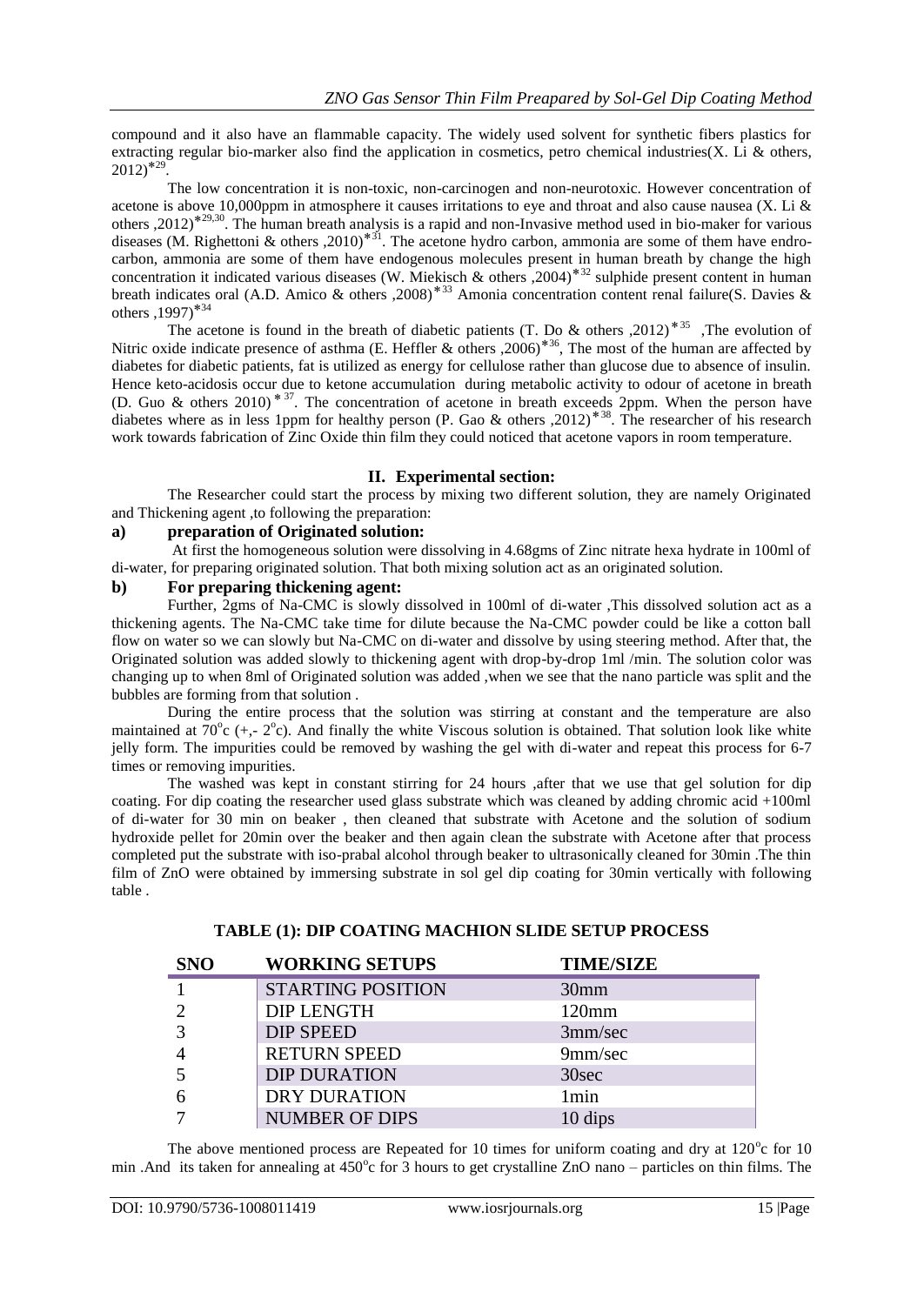main purpose of using Na-CMC is to get tailored nano-particles and provide sticking together of ZnO nano particles on natural glass substrate.

#### **III.Characterization**

X-Ray diffractometry and field emission secondary electron micrograph (FE-SEM) has been characterized were done to conclude crystallinity, crystallographic structure and surface morphology in ZnO thin film annealed at 450°c. The XRD pattern were achieved by X-ray power diffractometer equipped with cu kα radiation have wave length of 0.1548nm as a basis. The crystal size was calculated using debye scherrers formula (S. Suwanboon & others ,  $2011$ )<sup>\*39</sup>.

 $D = Kλ / βCOSθ$ 

Where k is shape factor (k=0.89),  $\lambda$  is the wave length of X-ray source, βis full wave length at half maximum (FWHM) and  $\theta$  is the diffraction angle morphological investigation were done using FE-SEM. The gas sensing performance of the film erer studied by using chemiresistive method .

# **Iv. Result and discussion :**

# **4) a. CHARACTERISATION OF THIN FILMS:**

The crystalline character of dip coated thin films was characterized by XRD fig:1 shows. The XRD pattern, were they characteristic peaks of ZnO at {100},{002} plane respectively, from the presence of hexagonal heart in shape nano structure was conformed by using {100} plane and peak broadening concludes the formation of Nano- particles. The size of the film was measured by using equ (1) and it found 20 nm.



**Fig: (1).THE RESULT OF X-RAY DIFFRACTION:**

The thin layer of film coated on glass substrate, have an strong bulge was seen in XRD-pattern of ZnO thin films. FE-SEM of thin film shown a heart in shape Nano structure has been shown in fig.2 Through over all morphology been similar to un even and irregular.



**Fig.(2) RESULT OF FIELD EMISSION SCANNING ELECTRON MICROSCOPY: 4) b. GAS SENSING STUDIES:**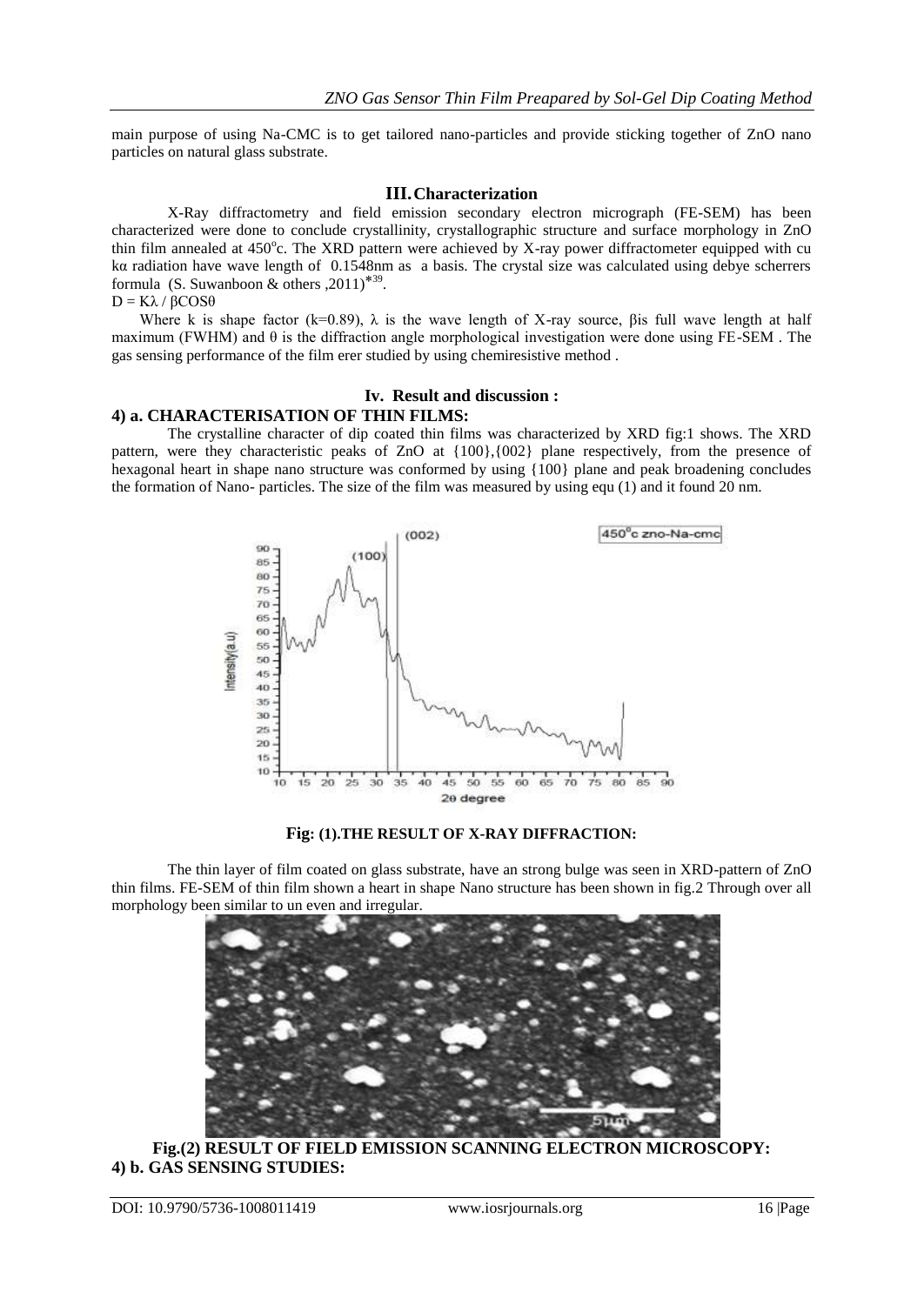According to my research that the research could be studied the gas sensor by using  $No<sub>2</sub>$  gas that has been have sensing property of variation of resistance. The thin film has been exposed in air, atmospheric oxygen get adsorbed on the film surface in any one of the form  $(o^2, o, o_2)$  (Y. Zeng & others ,2009)  $*^{40}$ . It leads to increase in height of the potential barrier and its causes on increase in resistance of the material. The point at which the resistance remain almost stable is considered as base resistance(P. Dhivya & others ,2014)<sup>\*41,42</sup>. When the researcher could given his samples for studies that they testing  $SNO<sub>2</sub>$  sensors. The gas sensor based on SNO<sup>2</sup> exhibited to the p-type response to acetone . They have super acetone sensing property can be qualified. The responses of sensor are based on ZnO 1\*105ppm acetone as a function of operating temperature while for reducing gas trapped electrons are realized back to the film surface the resistive film decreases for base resistive (P. Rai & others , 2012)<sup>\*43,44</sup>.

# **4) c. THE MACHANISM AND GAS SENSING PROPERTIES:**

The researcher shown the gas sensor based on ZnO has a maximum gas reaction at the operating temperature of  $280^{\circ}$ C. while the sensor based on ZnO shows higher responses at  $310^{\circ}$ c. As the researcher shows the result  $280^{\circ}$ c respectively selected an operating temperature for ZnO sensor in the following testing method .The researcher main result of gas sensor has been shown in the sensed the gas, that the below tabulation has been verified that.

| Tabulation of gas school Tesuit. |            |         |      |          |              |                 |              |                 |      |             |
|----------------------------------|------------|---------|------|----------|--------------|-----------------|--------------|-----------------|------|-------------|
| Prec                             | <b>CVD</b> | $T$ dep | Form | Features | Sensor       | Top $\degree$ c | Ppm          | Gas             | А    |             |
|                                  | method     |         |      | nm       | type         |                 |              |                 |      | <b>Tres</b> |
| Zno                              | <b>CVD</b> | 450     | Film | 380L     | $\Omega + 0$ | 280             | $1\times105$ | NO <sub>2</sub> | 1.38 |             |
|                                  |            |         |      |          | <b>SNO</b>   |                 |              |                 |      |             |

| <b>Tabulation of gas sensor result:</b> |  |  |  |
|-----------------------------------------|--|--|--|
|-----------------------------------------|--|--|--|

Prec – precursors,

Tdep – temperature of deposition ,

Top - operating temperature,

Tres – response time,

Ppm – part per million,

 $R = Ra / Rg$  (oxidative gas),

 $R = Rg / Ra$  (reduction gas).

From the above tabulation that the researcher could take an constant higher value for this sensor method. That the required time will be constant at higher value The ratio between change in resistance from the base resistance is response to sensing material given below (P. Shankar & others , 2013)<sup>\*45</sup>.

For reducing gas s=Ra/Rg

For Oxidizing gas s=Rg/Ra

Where Ra is resistance of the film in air and Rg is the resistance of the film in presence of test gas. In the researcher work that the sensor response in teat gases such as acetone, ethanol . The computer dynamic gas sensing setup was used in same one of paper (G.K. Mani & others , 2013)<sup>\*46</sup>. The response of film towards 1×105 ppm of acetone, ethanol, etc. These variation in magnitude of response arises from the amount of chemisorbed oxygen on the surface of the film and the variation in interaction strength of the test gas with the surface of sensing element (D. Sivalingam & others , 2012)<sup>\*47</sup>.

# **THE ACETONE SENSING MACHENISM:**

The sample could be test with the closed chamber of 50ppm acetone injected, due to the reducing nature, acetone tends to release the trapped on ZnO thin film surface. The decrease in the high potential barrier so conduction increased. This causes resistance to fall from base resistance. This possible chemical for acetone is as follows (S.S. Nath & others ,  $2010)^{48}$ .

From the Researcher observation that lower detection limit of annealed ZnO thin film was 105ppm and its response was found s=1.38 very low response 1ppm was due to very few acetone molecules for interaction. The very high response of  $1\times105$ ppm. The reason for this proportionally between acetone concentration response was catalytic effect of ZnO Nano sphere and participation of more acetone molecules with adsorbed oxygen molecules (R. Pandeeswari & others ,  $2014$ )<sup>\*50</sup>.

# **V. Conclusion**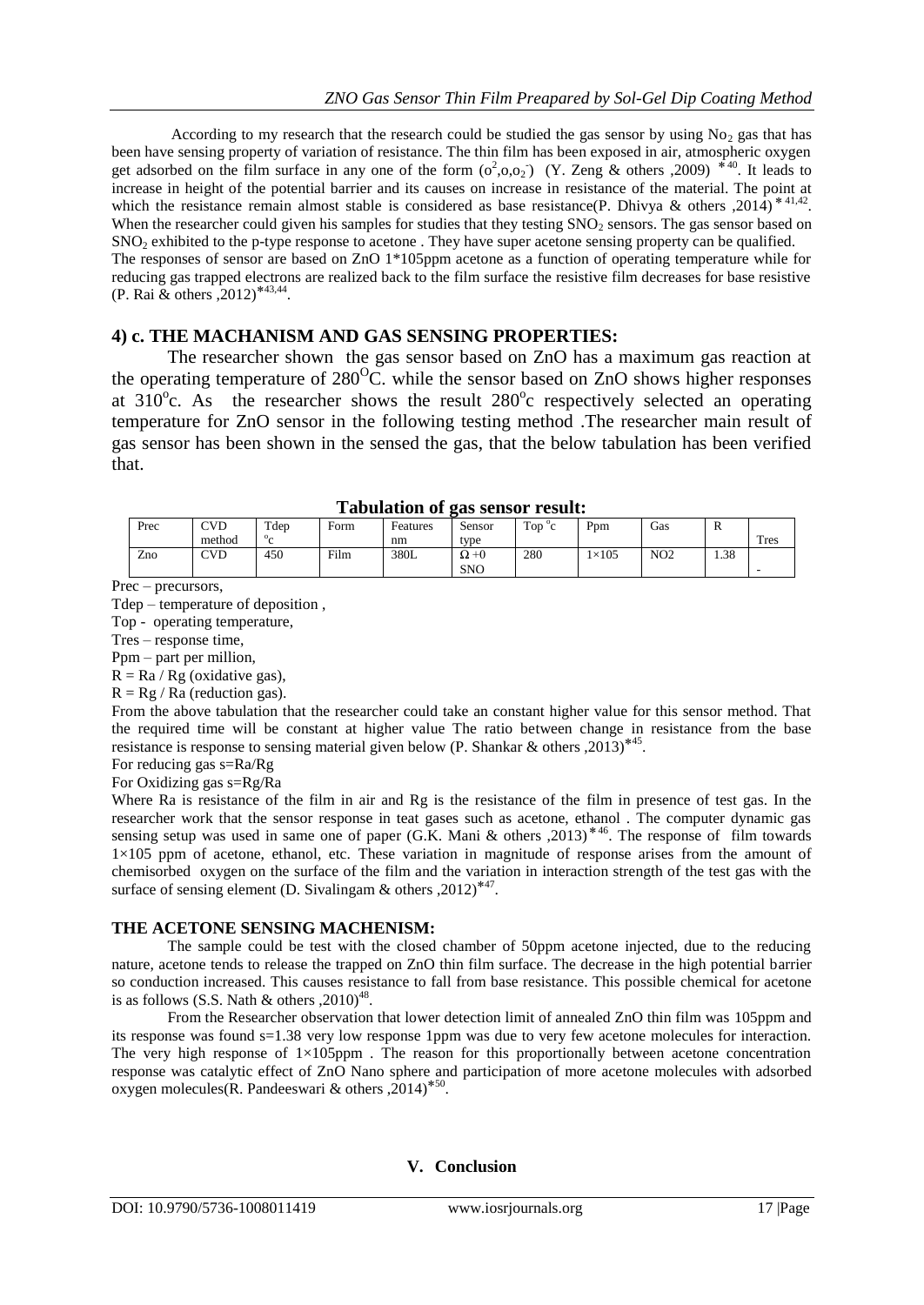The zno thin film sol-gel dip coating method and its gas sensing characteristics were studied. The most stable heart in shape nano structure was conformed with XRD. The sensor test was done by closed chamber at room temperature . The test shown that ZnO thin film can act as a acetone sensor for an selectivity of constant values. The limit of room temperature lower detection of zno thin film observed to  $1\times105$ ppm of acetone with the response of 1.38. Hence the Researcher could shown that it has identified diabetes.

#### **Referance**

- [1]. D.P. Macwan, P.N. Dave, S. Chaturvedi, A review on nano-TiO2 sol–gel type syntheses and its applications, J. Mater. Sci. 46 (2011) 3669–3686. doi:10.1007/s10853-011-5378-y.
- [2]. C.S. Prajapati, A. Kushwaha, P.P. Sahay, Influence of Fe doping on the structural , optical and acetone sensing properties of sprayed ZnO thin films, Mater. Res. Bull. 48 (2013) 2687–2695. doi:10.1016/j.materresbull.2013.03.026.
- [3]. B. Lyson-sypien, A. Czapla, M. Lubecka, P. Gwizdz, K. Schneider, K. Zakrzewska, et al., Nanopowders of chromium doped Tio2 for gas sensors, Sensors Actuators B Chem. 175 (2012) 163–172. doi:10.1016/j.snb.2012.02.051.
- [4]. P. Rai, S. Raj, K.-J. Ko, K.-K. Park, Y.-T. Yu, Synthesis of flower-like ZnO microstructures for gas sensor applications, Sensors Actuators B Chem. 178 (2013) 107–112. doi:10.1016/j.snb.2012.12.031.
- [5]. R.C. Pawar, J.-W. Lee, V.B. Patil, C.S. Lee, Synthesis of multi-dimensional ZnO nanostructures in aqueous medium for the application of gas sensor, Sensors Actuators B Chem. 187 (2013) 323–330. doi:10.1016/j.snb.2012.11.100.
- [6]. N. Kakati, S.H. Jee, S.H. Kim, J.Y. Oh, Y.S. Yoon, Thickness dependency of sol-gel derived ZnO thin films on gas sensing behaviors, Thin Solid Films. 519 (2010) 494– 498. doi:10.1016/j.tsf.2010.08.005.
- [7]. S. Ozturk, N. Kıilinç, N. Tasaltin, Z.Z. Ozturk, A comparative study on the NO2 gas sensing properties of ZnO thin films, nanowires and nanorods, Thin Solid Films. 520 (2011) 932–938. doi:10.1016/j.tsf.2011.04.177.
- [8]. P.P. Sahay, Zinc oxide thin film gas sensor for detection of acetone, J. Mater. Sci. 40 (2005) 4383–4385. doi:10.1007/s10853- 005-0738-0.
- [9]. S. Kalpana Rajan, K.N. Marimuthu, M. Priya, Synthesis of Zno Nano Rods by Dip Coating Method, Arch. Appl. Sci. Res. 4 (2012) 1996–2001.
- [10]. A. Kulandaisamy, C. Karthek, P. Shankar, G.K. Mani, J. Balaguru Rayappan, B. Rayappan, Tuning selectivity through cobalt doping in spraypyrolysis deposited ZnO thin films, Ceram. Int. 42 (2016) 1408–1415.
- [11]. M. Aslam, V.. Chaudhary, I.. Mulla, S.. Sainkar, a. . Mandale, a. . Belhekar, et al., A highly selective ammonia gas sensor using surface-ruthenated zinc oxide, Sensors Actuators A Phys. 75 (1999) 162–167. doi:10.1016/S0924-4247(99)00050-3.
- [12]. R. Mariappan, V. Ponnuswamy, R. Suresh, P. Suresh, a. Chandra Bose, M. Ragavendar, Role of substrate temperature on the properties of Na-doped ZnO thin film nanorods and performance of ammonia gas sensors using nebulizer spray pyrolysis technique, J. Alloys Compd. 582 (2014) 387–391. doi:10.1016/j.jallcom.2013.08.048.
- [13]. G.S.T. Rao, D.T. Rao, Gas sensitivity of ZnO based thick film sensor to NH 3 at room temperature, Sensors Actuators B. Chem. 55 (1999) 166–169.
- [14]. N. Hongsith, C. Viriyaworasakul, P. Mangkorntong, N. Mangkorntong, S. Choopun, Ethanol sensor based on ZnO and Au-doped ZnO nanowires, Ceram. Int. 34 (2008) 823–826. doi:10.1016/j.ceramint.2007.09.099.
- [15]. Y. Lv, C. Li, L. Guo, F. Wang, Y. Xu, X. Chu, Triethylamine gas sensor based on ZnOnanorods prepared by a simple solution route, Sensors Actuators B Chem. 141 (2009) 85–88. doi:10.1016/j.snb.2009.06.033.
- [16]. C.M. Chang, M.H. Hon, I.C. Leu, Preparation of ZnO nanorod arrays with tailored defect-related characterisitcs and their effect on the ethanol gas sensing performance, Sensors Actuators B Chem. 151 (2010) 15–20. doi:10.1016/j.snb.2010.09.072.
- [17]. O. Singh, N. Kohli, R.C. Singh, Precursor controlled morphology of zinc oxide and its sensing behaviour, Sensors Actuators B Chem. 178 (2013) 149–154. doi:10.1016/j.snb.2012.12.053.
- [18]. C.-F. Li, C.-Y. Hsu, Y.-Y. Li, NH3 sensing properties of ZnO thin films prepared via sol–gel method, J. Alloys Compd. 606 (2014) 27–31. doi:10.1016/j.jallcom.2014.03.120.
- [19]. T.T. Trinh, N.H. Tu, H.H. Le, K.Y. Ryu, K.B. Le, K. Pillai, et al., Improving the ethanol sensing of ZnO nano-particle thin films—The correlation between the grain size and the sensing mechanism, Sensors Actuators B Chem. 152 (2011) 73–81. doi:10.1016/j.snb.2010.09.045.
- [20]. K. Thongsuriwong, P. Amornpitoksuk, S. Suwanboon, Structure, morphology, photocatalytic and antibacterial activities of ZnO thin films prepared by sol–gel dipcoating method, Adv. Powder Technol. 24 (2013) 275–280. doi:10.1016/j.apt.2012.07.002.
- [21]. S. Kim, H. Yoon, D.Y. Kim, S.O. Kim, J.Y. Leem, Optical properties and electrical resistivity of boron-doped ZnO thin films grown by sol–gel dip-coating method, Opt. Mater. (Amst). 35 (2013) 2418–2424. doi:10.1016/j.optmat.2013.06.048.
- [22]. C.H. Chia, W.C. Tsai, J.W. Chiou, Thickness effect on luminescent properties of sol–gel derived ZnO thin films, J. Lumin. 136 (2013) 160–164. doi:10.1016/j.jlumin.2012.11.019.
- [23]. K. Shao, S. Liao, H. Luo, M. Wang, Self-assembly of polymer and molybdenum oxide into lamellar hybrid materials., J. Colloid Interface Sci. 320 (2008) 445–51. doi:10.1016/j.jcis.2008.01.010.
- [24]. J. Chen, J. Wang, X. Zhang, Y. Jin, Microwave-assisted green synthesis of silver nanoparticles by carboxymethyl cellulose sodium and silver nitrate, Mater. Chem. Phys. 108 (2008) 421–424. doi:10.1016/j.matchemphys.2007.10.019.
- [25]. H. Kono, Characterization and properties of carboxymethyl cellulose hydrogels crosslinked by polyethylene glycol, Carbohydr. Polym. 106 (2014) 84–93. doi:10.1016/j.carbpol.2014.02.020.
- [26]. V. Manoj, M. Karthika, V.S.R.P. Kumar, S. Boomadevi, K. Jeyadheepan, R. Karn, et al., Synthesis of ZnO Nanoparticles using Carboxymethyl Cellulose Hydrogel, Asian J. Appl. Sci. 7 (2014) 798–803. doi:10.3923/ajaps.2014.798.803.
- [27]. K. Muthukrishnan, M. Vanaraja, S. Boomadevi, R.K. Karn, V. Singh, P.K. Singh, et al., Highly selective acetaldehyde sensor using sol–gel dip coated nano crystalline TiO 2 thin film, J. Mater. Sci. Mater. Electron. 26 (2015) 5135–5139. doi:10.1007/s10854- 015-3041-0.
- [28]. D.R. Biswal, R.P. Singh, Characterisation of carboxymethyl cellulose and polyacrylamide graft copolymer, Carbohydr. Polym. 57 (2004) 379–387. doi:10.1016/j.carbpol.2004.04.020.
- [29]. X. Li, Y. Chang, Y. Long, In fl uence of Sn doping on ZnO sensing properties for ethanol and acetone, Mater. Sci. Eng. C. 32 (2012) 817–821. doi:10.1016/j.msec.2012.01.032.
- [30]. N.H. Al-Hardan, M.J. Abdullah, a. Abdul Aziz, H. Ahmad, L.Y. Low, ZnO thin films for VOC sensing applications, Vacuum. 85 (2010) 101–106. doi:10.1016/j.vacuum.2010.04.009.
- [31]. M. Righettoni, A. Tricoli, S.E. Pratsinis, Thermally Stable , Silica-Doped ε -WO 3 for Sensing of Acetone in the Human Breath, Chem. Mater. 22 (2010) 3152–3157. doi:10.1021/cm1001576.